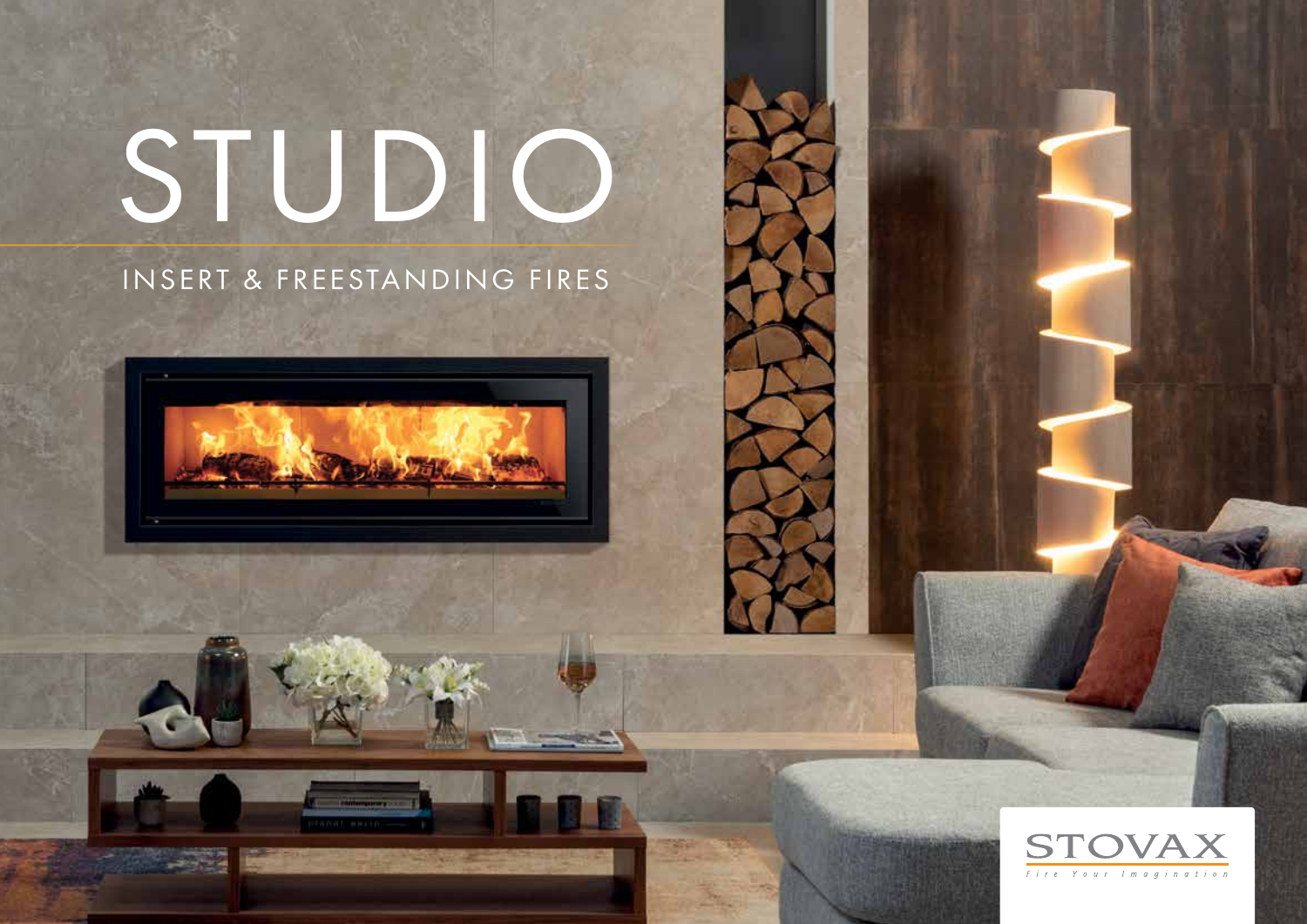





*Studio 2 Bauhaus in Metallic Black*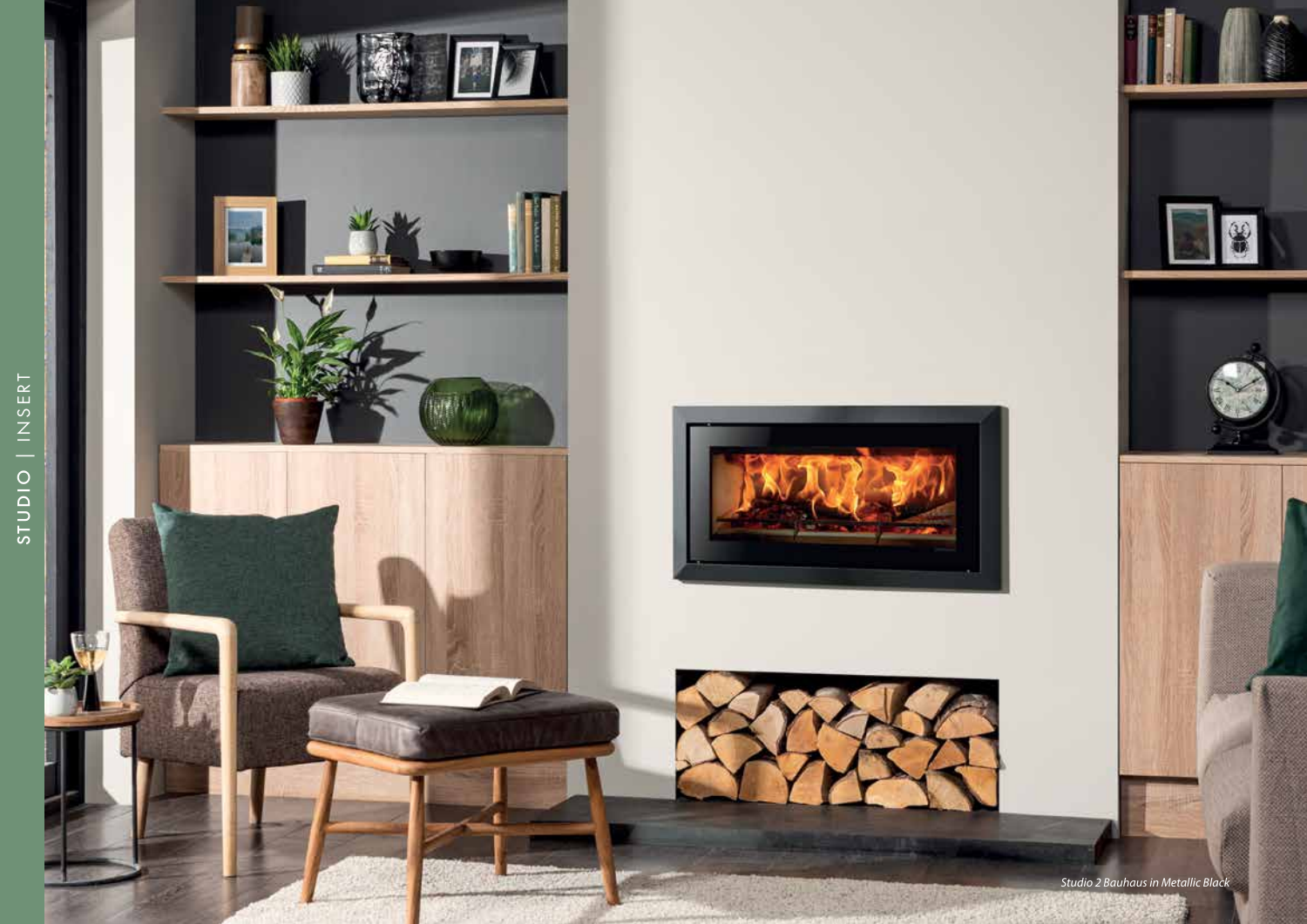## STUDIO | INSERT

To own a Studio is to make a design statement that will become a heart-warming focal point to your home. From glass to steel, there will be a frame to suit your own personal taste and style. Alternatively the Studio can be fitted with an Edge kit for a more minimalistic appearance.

#### Finishing Options

From the frameless edge to the impressive glass, these finishing options have all been designed specifically to complement the visuals of the Studio insert and offer you a spectrum of different styles, so you can be sure to find a fire that will be perfect for your home.



| Efficiency $(g/kg)$ | Optimum Emissions | View Area Room size Flue size |           |       |
|---------------------|-------------------|-------------------------------|-----------|-------|
| up to $62\%$        | 12                | 790 x 289mm                   | $-180m^2$ | 153mm |



*Studio Edge Plus Kit*





*Studio Bauhaus - Metallic Black Polished Stainless Steel*



*Studio Steel XS*



*Studio Verve (horizontal curve) (aerial view below)*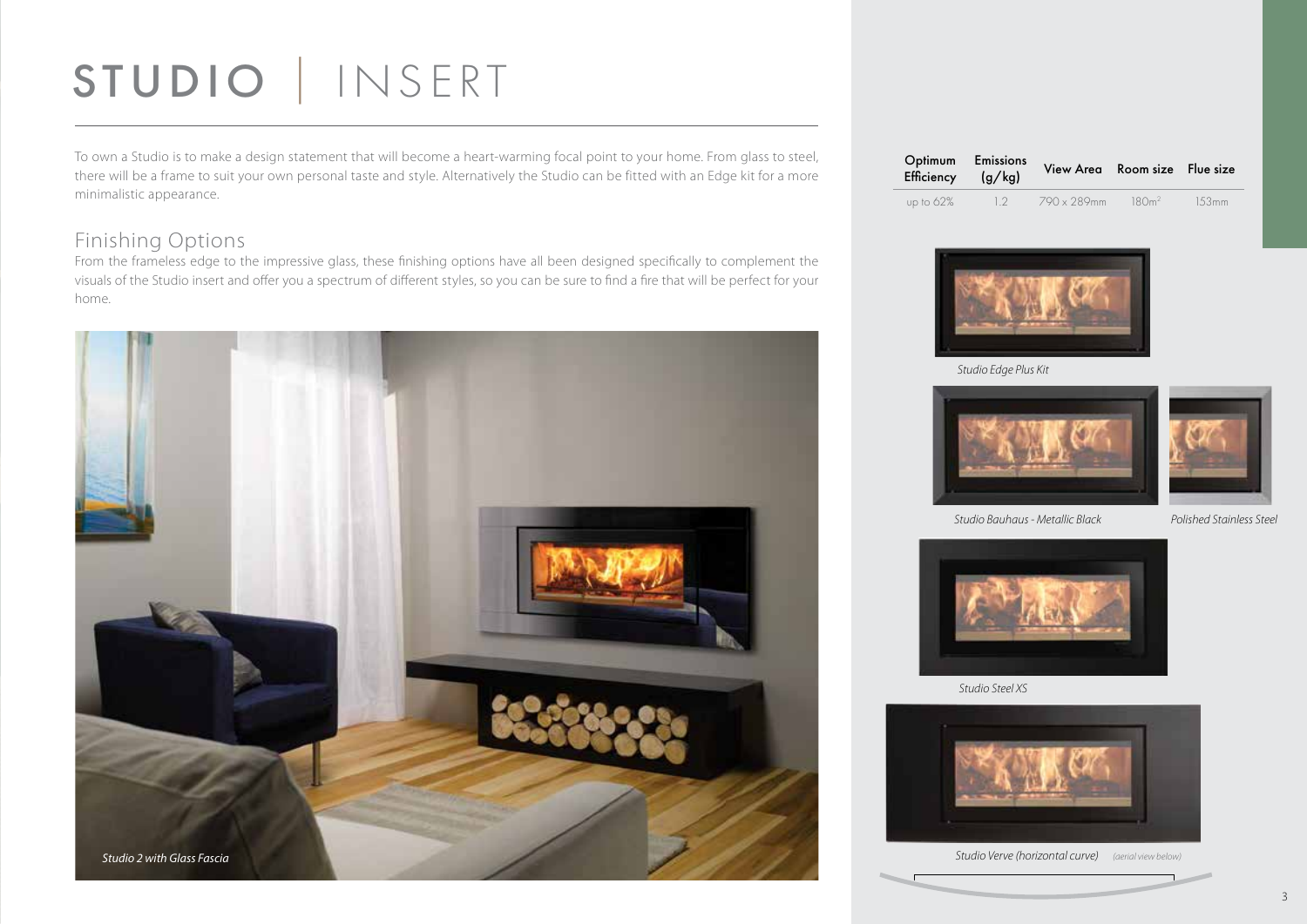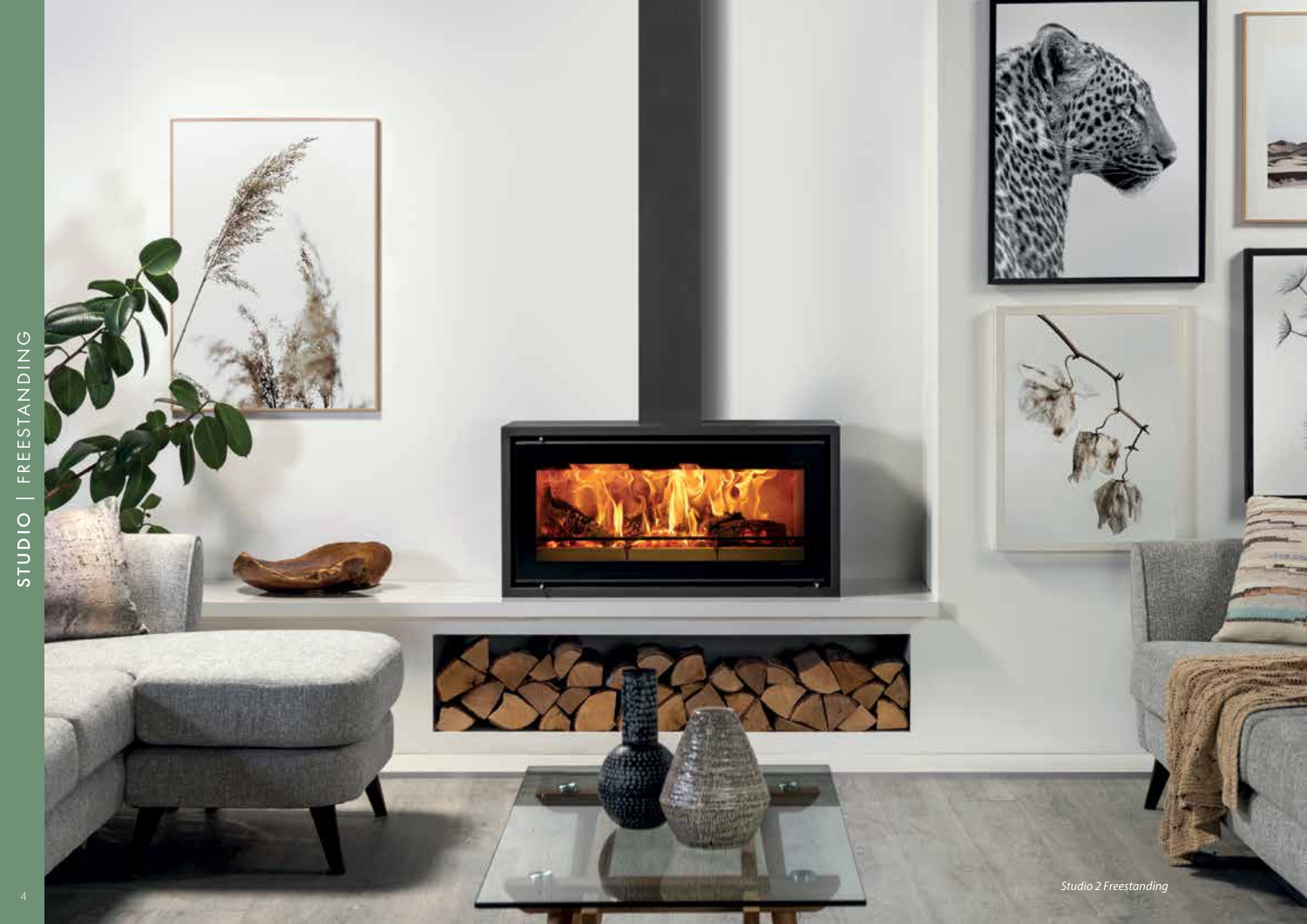## STUDIO | FREESTANDING

The Studio Freestanding incorporates the impressive firebox performance of an insert fire with the welcoming presence of a stove. Available with a number of optional extras to help you create the right look for your home, the Studio Freestanding can be hearth mounted or installed on a Bench. An optional heat shield kit can be fitted to the appliance in order to reduce the distance to combustible materials if required.

#### Stove Benches

These versatile steel benches are compatible with Stovax's freestanding contemporary stoves. With a variety of size options, they offer greater design possibilities to accommodate your individual styling requirements.



| Optimum Emissions<br>Efficiency $(g/kg)$ |    | View Area Room size Flue size     |       |
|------------------------------------------|----|-----------------------------------|-------|
| up to $62\%$                             | 12 | 790 x 289mm 180-200m <sup>2</sup> | 153mm |

#### Stove Benches

- Sturdy steel construction
- Durable matching black fi nish
- Proportioned 60mm wide legs
- Allows for central or offset stove positioning



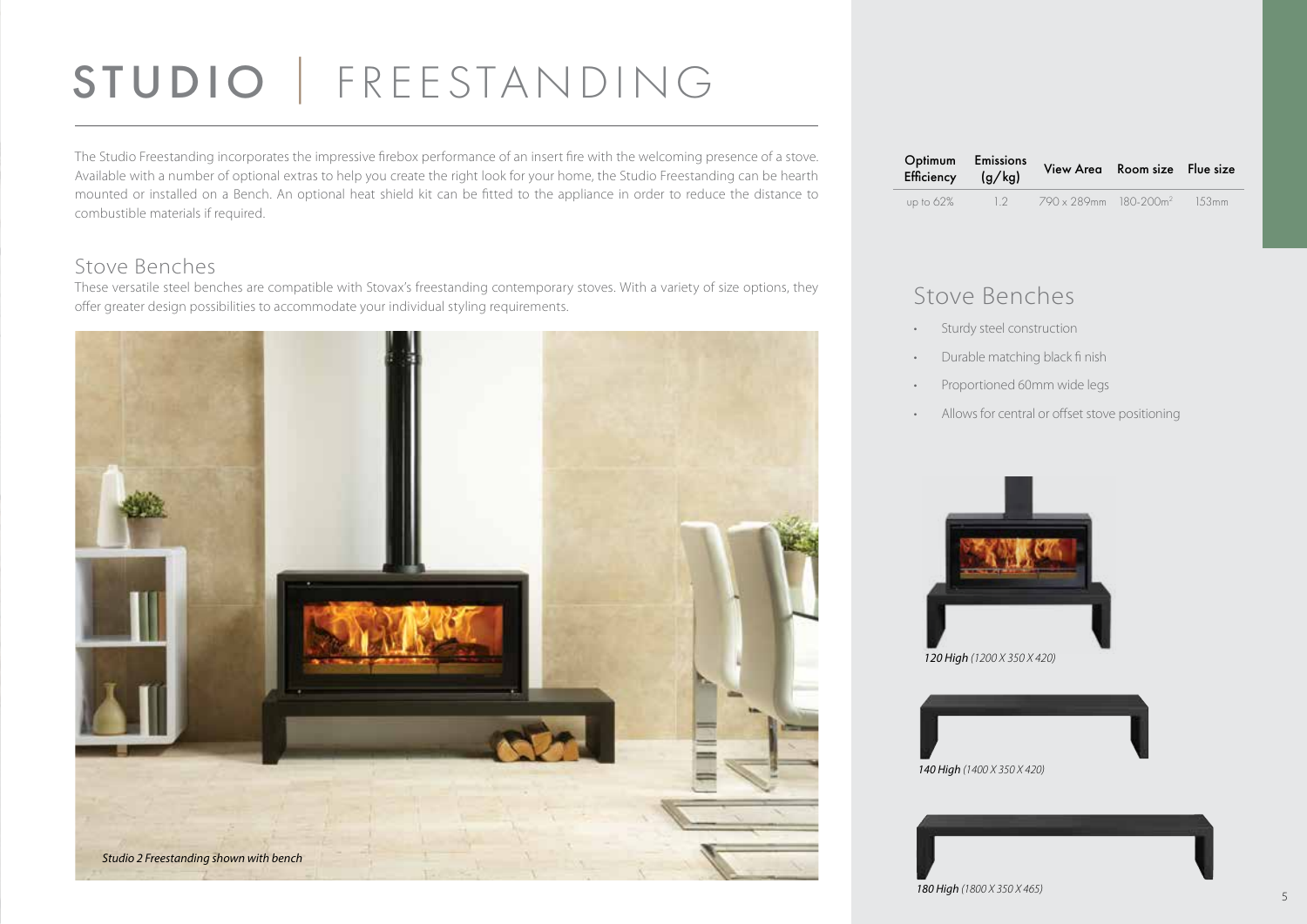## STUDIO | HIGH EFFICIENCY FIRES

Stovax Studio fires feature the very latest cleanburn combustion systems, allowing them to burn logs with outstanding efficiency, resulting in more heat delivery into the room and less going up the chimney. This technological advancement is achieved by introducing preheated, secondary air into the firebox to burn the excess hydrocarbons in the smoke. Airwash air flow also helps keep the window clean, allowing you to enjoy the flames to the full.

Whether you choose a cassette or freestanding fire, your Studio will offer you full control of the flame aesthetics. From a lazy roll to a lively roar, you can adjust your fire to suit your mood. The doors on the Studio 2 are hinged to the left minimising the risk of ash falling beyond the hearth and into the room.

#### Studio Key Design Features

- 1. TCL (Technical Combustion Lining) High density thermal liner system
- 2. Heated air jets from cleanburn ports burn hydrocarbons in smoke
- 3. Airwash air flow for cleaner glass
- 4. Removable handle and door opening catch
- 5. Convected and radiant heat
- 6. Convected heat ducting system outlet
- 7. Easy fit flue connection
- 8. Removable steel and TCL baffles
- 9. External air facility
- 10. Fan kit (inserts only)

*Registered European Design 001169338*



#### Studio Freestanding Heat Shield

This highly effective Heat Shields is available for the Studio Freestanding model. This fantastic addition allows a reduction of up to 62% in the distance to combustible materials at the rear of the appliance – reducing this to just 150mm.



#### Fan Kit

Installing the fan kit into your Studio fire helps circulate combustion air, increasing burning efficiency and providing greater heat delivery into the room. With both manual and automatic settings, the fan kit is conveniently operated by the Studio Control Panel.



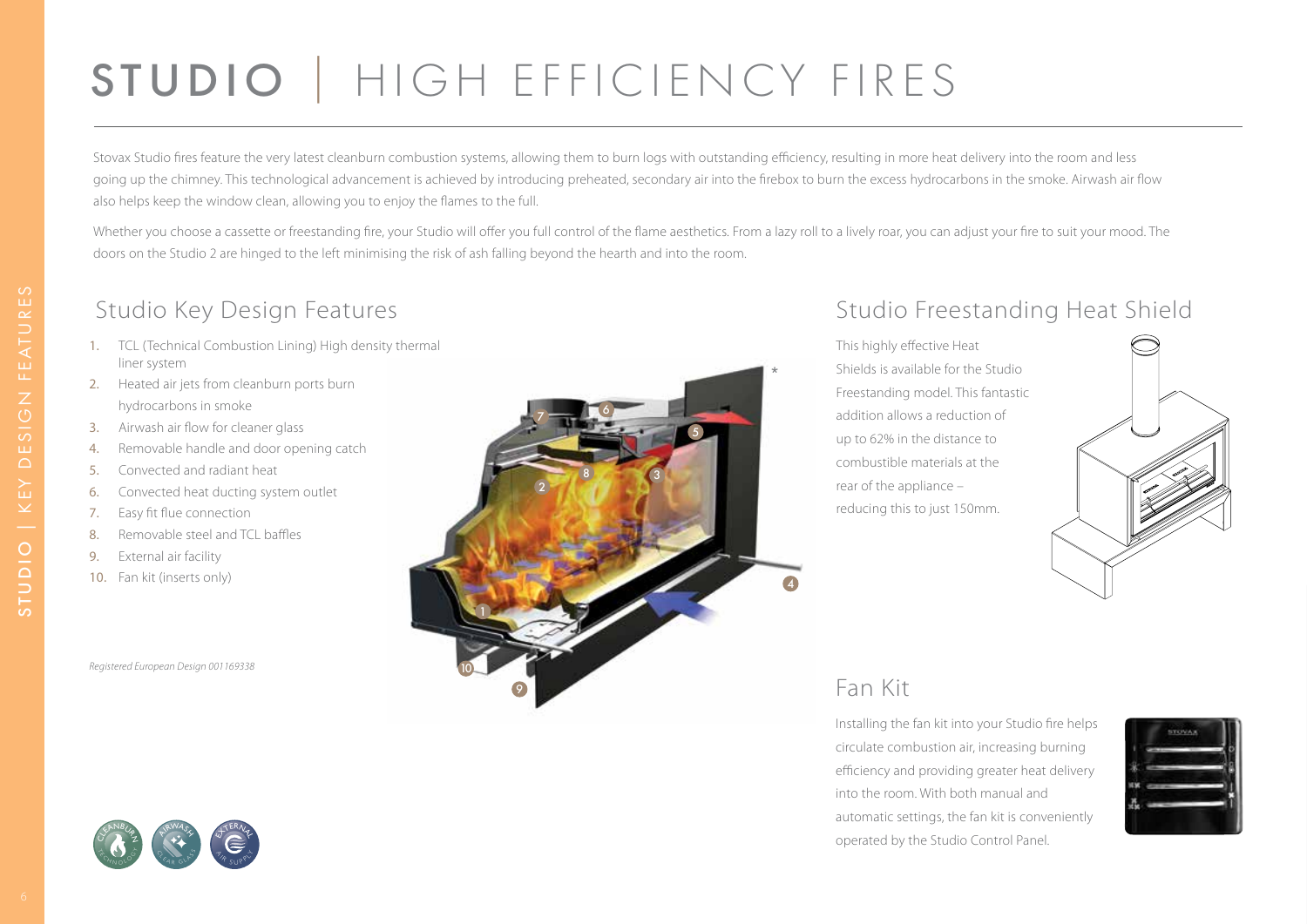## STUDIO | DIMENSIONS

*An appropriately qualified and approved installer should undertake a site survey prior to purchase and must install your Studio for you. Your Stovax retailer will be able to offer advice on this. You may also view or download complete installation instructions from our website – stovax.com.au . The diagrams on these pages cover some of the*  basic requirements and are for initial information purposes only. All fires and freestanding stoves should be installed by a qualified and approved installer to the requirement *of Building Regulations and include the fitting of adequate ventilation to ensure safe use. Before installing refer to the product manual supplied with the unit for full and up to date information.*

Product pictures are a quide only, all wood fires must be installed as per AS/NZS 2918 (2018). All Stovax wood fires exceed stringent joint Australian and New Zealand *Standards AS/NZS 4012/4013 (2014). Not all products are available at all outlets. Registered European Design 001169338.*



Studio 2 Studio 2 FS

| Weight                          | 112Kg     | 130Kg                    |
|---------------------------------|-----------|--------------------------|
| Flame Viewing<br>Window (W x H) | 790 x 289 | 790 x 289                |
| $\hbox{\large $\circ$}$         | 750       |                          |
| P                               | 25        |                          |
| $\circlearrowright$             | 115       |                          |
| $\mathbb N$                     | 355       |                          |
| $\mathcal M$                    | 460       |                          |
| $\mathsf{L}$                    | 960       |                          |
| K                               | 240       | $\overline{\phantom{m}}$ |
| $H\varnothing$                  | 153       | 153                      |
| G                               | 610       |                          |
| F                               | 246       | 260                      |
| E                               | 522       |                          |
| D                               | 1019      |                          |
| C                               | 350       | 380                      |
| B                               | 440       | 504                      |
| A                               | 950       | 1000                     |
|                                 |           |                          |

#### INSERT DIMENSIONS FREESTANDING DIMENSIONS



| Fascias                   | Width | Height | Depth |  |
|---------------------------|-------|--------|-------|--|
| Edge Plus Kit             | 983   | 598    | $34*$ |  |
| Bauhaus                   | 10.50 | 5.54   | 34    |  |
| Steel XS (Metallic Black) | 1111  | 622    | 3     |  |
| Verve                     | 1440  | 622    | 59    |  |
| Glass                     | 1445  | 628    | 8     |  |

*(all dimensions in mm)*

*‡ A fan kit is required, please allow 250mm for fitting.*

*\* Depth when recessed into wall, for more information on the optional wall-mounting box please see manual. Please refer to installation manual for minimum distances to combustible materials.*

#### CLEANING & MAINTENANCE

Stovax fireplaces have been intrinsically designed to require very little maintenance. However, when there are things to be done, we have an extensive selection of accessories that can make short work of the task.

| <b>CLEANING &amp; MAINTENANCE ACCESSORIES</b> |                                       |  |
|-----------------------------------------------|---------------------------------------|--|
| THERMOLAC STOVE PAINT                         | Studio Aerosol Paint - Metallic Black |  |
|                                               | View Aerosol Paint - Metallic Black   |  |
| CLEANING PRODUCTS                             | Wipe-on Glass Cleaner - 500ml         |  |
|                                               | Spray Glass Cleaner - 500ml           |  |
|                                               | Limestone Cleaner - 500ml             |  |
|                                               | Stovax Slate cleaner - 500ml          |  |
| <b>MAINTENANCE PRODUCTS</b>                   | Stovax Protector Sachets              |  |
|                                               | Stovax Protector Tub - 1kg            |  |
|                                               | Fire cement - 600g / 500g / 5kg       |  |
|                                               | Stovax grease                         |  |
| <b>CHIMNEY BRUSHES</b>                        | 5" Polypropylene Brush Head           |  |
|                                               | 6" Polypropylene Brush Head           |  |
|                                               | 7" Polypropylene Brush Head           |  |
|                                               | 6" Steel Brush (150mm)                |  |
|                                               | Uni Rod                               |  |
|                                               | Uni Rod Adaptor                       |  |
| <b>GLOVES</b>                                 | Leather Gloves (34cm x pair)          |  |
|                                               | Extra Long Leather Gloves (pair)      |  |
| ROPE SEALS & TAPE                             | Thermic Seal - 50ml                   |  |
|                                               | Rope Seal Pack 13mm Ø x 2.6m - black* |  |
|                                               | Rope Seal Pack 13mm Ø x 3.5m - black* |  |
| <b>OTHER</b>                                  | Carbon Monoxide Detector              |  |

\* Rope seal packs includes glue and rope seal end tape